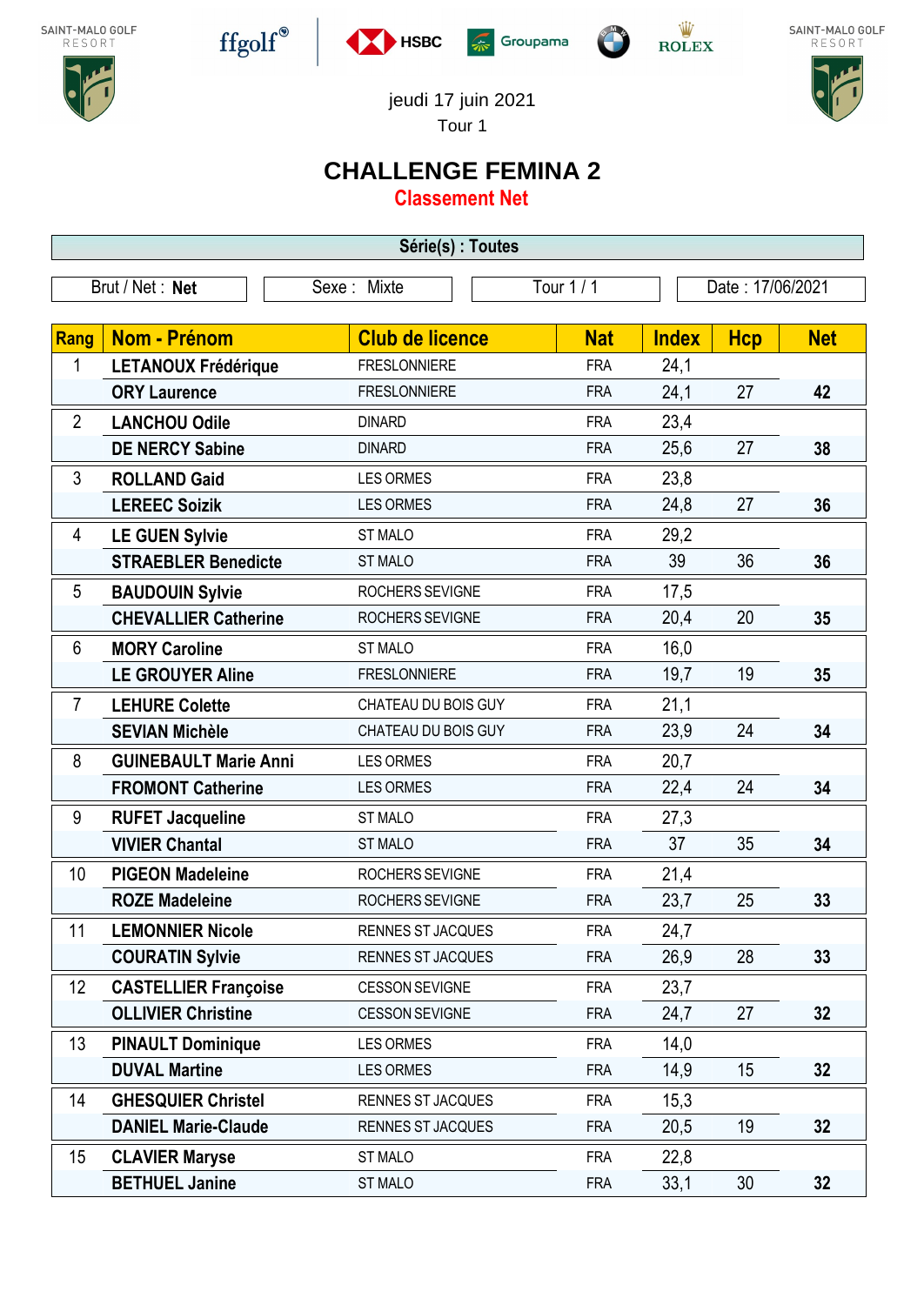| Rang | Nom - Prénom                                       | <b>Club de licence</b>   | <b>Nat</b> | <b>Index</b> | <b>Hcp</b> | <b>Net</b> |
|------|----------------------------------------------------|--------------------------|------------|--------------|------------|------------|
| 16   | <b>ALLIX Michèle</b>                               | <b>OPG</b>               | <b>FRA</b> | 24,7         |            |            |
|      | <b>FUCHS Florence</b>                              | RENNES ST JACQUES        | <b>FRA</b> | 24,8         | 27         | 31         |
| 17   | <b>PAQUEREAU Brigitte</b>                          | <b>RENNES ST JACQUES</b> | <b>FRA</b> | 26,1         |            |            |
|      | <b>CROCHET Monique</b>                             | RENNES ST JACQUES        | <b>FRA</b> | 29,4         | 30         | 31         |
| 18   | <b>RICHELET Huguette</b>                           | <b>CESSON SEVIGNE</b>    | <b>FRA</b> | 22,1         |            |            |
|      | <b>BOURRAT Martine</b>                             | <b>CESSON SEVIGNE</b>    | <b>FRA</b> | 26,1         | 26         | 30         |
| 19   | <b>COSQUER Annie</b>                               | <b>CICE BLOSSAC</b>      | <b>FRA</b> | 17,0         |            |            |
|      | <b>BESCHER Luce</b>                                | CICE BLOSSAC             | <b>FRA</b> | 20,6         | 20         | 29         |
| 20   | <b>CHAUVEL Francoise</b>                           | CICE BLOSSAC             | <b>FRA</b> | 21,0         |            |            |
|      | <b>VENTURA Séverine</b>                            | CICE BLOSSAC             | <b>FRA</b> | 33,4         | 29         | 29         |
| 21   | <b>JOSSET Rui Sophie</b>                           | CICE BLOSSAC             | <b>FRA</b> | 17,3         |            |            |
|      | <b>PANAGET Catherine</b>                           | MUNICIPAUX RENN          | <b>FRA</b> | 30,1         | 25         | 28         |
| 22   | <b>PERIER Severine</b>                             | CHATEAU DU BOIS GUY      | <b>FRA</b> | 33,1         |            |            |
|      | <b>MARC Marilyne</b>                               | CHATEAU DU BOIS GUY      | <b>FRA</b> | 35,8         | 36         | 28         |
| 23   | <b>MICHEL Aline</b>                                | CHATEAU DU BOIS GUY      | <b>FRA</b> | 15,5         |            |            |
|      | <b>COURTIN MOULIN Hélène</b>                       | CHATEAU DU BOIS GUY      | <b>FRA</b> | 18,5         | 18         | 28         |
| 24   | <b>LE CLOIREC Brigitte</b>                         | <b>LES ORMES</b>         | <b>FRA</b> | 9,0          |            |            |
|      | <b>BRIONNE Isabelle</b>                            | LES ORMES                | <b>FRA</b> | 17,5         | 13         | 27         |
| 25   | <b>LACROUX Ghislaine</b>                           | <b>CICE BLOSSAC</b>      | <b>FRA</b> | 5,9          |            |            |
|      | <b>LEFEUVRE Michèle</b>                            | CICE BLOSSAC             | <b>FRA</b> | 16,7         | 11         | 27         |
| 26   | <b>TREMOLIERES Josiane</b>                         | <b>FRESLONNIERE</b>      | <b>FRA</b> | 14,4         |            |            |
|      | <b>DELAMAIRE Elisabeth</b>                         | <b>FRESLONNIERE</b>      | <b>FRA</b> | 21,0         | 19         | 27         |
| 27   | <b>THOUAULT Sylvaine</b>                           | CAP MALO                 | <b>FRA</b> | 16,8         |            |            |
|      | <b>BILLAUD Nathalie</b>                            | CAP MALO                 | <b>FRA</b> | 26,6         | 23         | 26         |
| 28   | <b>MAZIER Liliane</b>                              | <b>LES ORMES</b>         | <b>FRA</b> | 32,2         |            |            |
|      | <b>TOULLIC Claire</b>                              | <b>LES ORMES</b>         | <b>FRA</b> | 35,1         | 36         | 26         |
| 29   | <b>PENNARUN Françoise</b>                          | <b>RENNES ST JACQUES</b> | <b>FRA</b> | 15,0         |            |            |
|      | <b>GEORGES Isabelle</b>                            | <b>ST MALO</b>           | <b>FRA</b> | 26,4         | 21         | 26         |
| 30   | <b>LABORDE Marie-Claire</b>                        | <b>CESSON SEVIGNE</b>    | <b>FRA</b> | 26,2         |            |            |
|      | <b>VIVIER Nathalie</b>                             | CHATEAU DU BOIS GUY      | <b>FRA</b> | 29,1         | 30         | 26         |
| 31   | <b>LE GALLAIS Chantal</b>                          | <b>DINARD</b>            | <b>FRA</b> | 20,6         |            |            |
|      | <b>POLINI Chantal</b>                              | <b>DINARD</b>            | <b>FRA</b> | 28,1         | 26         | 25         |
| 32   | <b>OSTROWSKI-GUILLEMOIS Jean</b> RENNES ST JACQUES |                          | <b>FRA</b> | 28,3         |            |            |
|      | <b>LE BRAS Marie-Françoise</b>                     | RENNES ST JACQUES        | <b>FRA</b> | 31,8         | 33         | 25         |
| 33   | <b>FOUCHER Ariane</b>                              | ST MALO                  | <b>FRA</b> | 11,3         |            |            |
|      | <b>DEVERGNE Mary</b>                               | <b>ST MALO</b>           | <b>FRA</b> | 19,9         | 16         | 25         |
| 34   | <b>SAIGET Brigitte</b>                             | CICE BLOSSAC             | <b>FRA</b> | 22,0         |            |            |
|      | <b>DALLEMAGNE Huguette</b>                         | <b>CICE BLOSSAC</b>      | <b>FRA</b> | 33,5         | 29         | 24         |
| 35   | <b>ZISERMAN Maggy</b>                              | <b>FRESLONNIERE</b>      | <b>FRA</b> | 18,5         |            |            |
|      | <b>DESHAYES Françoise</b>                          | <b>FRESLONNIERE</b>      | <b>FRA</b> | 36,6         | 29         | 24         |